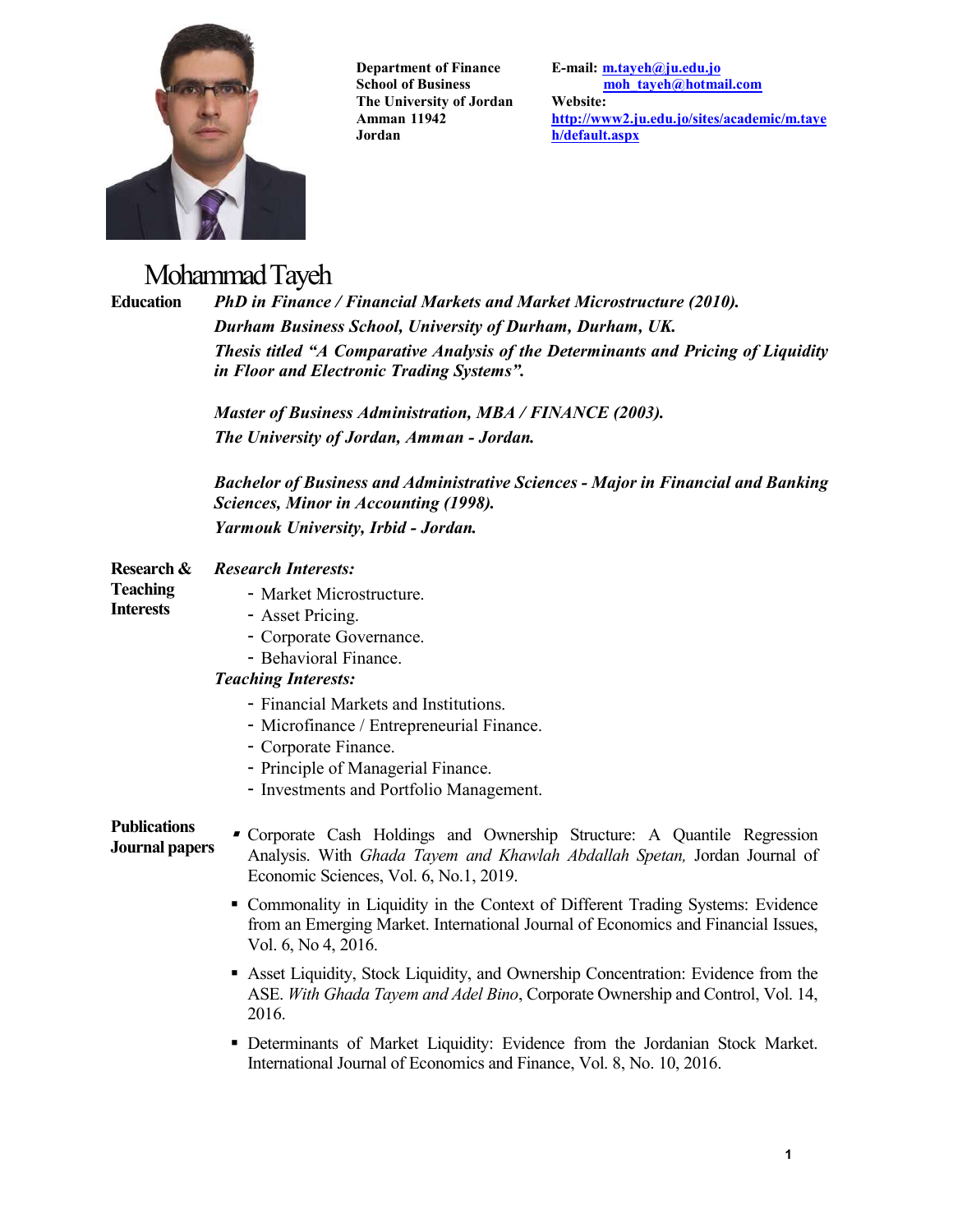|                                                     | • Large Shareholder's Identity and Stock Price Synchronicity: Evidence from a MENA<br>Market. With Adel Bino, Diana Abu Ghunmi and Dua'a Shubita, International Journal<br>of Financial Research, Vol. 7, No. 1, 2016, 135 - 153.                                                 |
|-----------------------------------------------------|-----------------------------------------------------------------------------------------------------------------------------------------------------------------------------------------------------------------------------------------------------------------------------------|
|                                                     | Idiosyncratic Risk and Corporate Governance: Evidence from Jordan. With Diana Abu<br>Ghunmi and Adel Bino, Emerging Markets Finance and Trade, Vol. 51, 2015, S40-<br>S50.                                                                                                        |
|                                                     | • Accounting vs. Market-based Measures of Firm Performance Related to Information<br>Technology Investments. With Ra'ed (Moh'dTaisir) Masa'deh, Idries M. Al-Jarrah,<br>and Ali Tarhini, International Review of Social Sciences and Humanities, Vol. 9, No.<br>1, 2015, 129-145. |
|                                                     | • Liquidity Commonality in an Emerging Market: Evidence from the Amman Stock<br>Exchange. with Adel Bino, Diana Abu Ghunmi & Ghada Tayem, International Journal<br>of Economics and Finance, Vol. 7, No. 2, 2015, 203-213.                                                        |
|                                                     | • The Impact of Ownership Structure on Stock Liquidity: Evidence from Amman Stock<br>Exchange. with Faten Al- Sharif and Adel Bino, Jordan Journal of Business<br>Administration, Vol. 11, No. 1, 2015, 239-251.                                                                  |
| Work in<br><b>Progress</b>                          | " Feedback Trading in Currency Markets: Global Evidence, with Dr Vasileios<br>Kallinterakis                                                                                                                                                                                       |
|                                                     | • Ownership, Board Composition and Firm Performance in Emerging Markets, with<br>Majd M. Iskandrani and Kenbata Bengassa.                                                                                                                                                         |
|                                                     | • The Effect of the 2007-2009 Financial Crisis on the Behaviour of Investor's<br>Preferences towards Market Liquidity in UK Capital Market, with Majd Iskandrani<br>and Saeed Akbar.                                                                                              |
|                                                     | • The Impact of Workers' Remittances on The Liquidity of Stock Market: The Case of<br>ASE, with Ghazi Al Assaf.                                                                                                                                                                   |
|                                                     | • Why Firms Do not Borrow: Evidence from an Emerging Market, with Adel Bino.                                                                                                                                                                                                      |
| Awards,<br><b>Grants and</b><br><b>Scholarships</b> | • Grant from the Deanship of Academic Research, the University of Jordan, to support<br>research on "Feedback Trading in Currency Markets: Global Evidence", (5,000 JD),<br>08/05/2018.                                                                                           |
|                                                     | • Grant from Scientific Research Support Fund, Ministry of Higher Education, to<br>support research on " The Impact of Workers' Remittances on The Liquidity of Stock<br>Market: The Case of ASE", (9,276 JD), 08/12/2015.                                                        |
|                                                     | • Grant from the Deanship of Academic Research, the University of Jordan, to support<br>research on "Why Firms Don't Borrow: Evidence from an Emerging Market", (4,800),<br>28/05/2014.                                                                                           |
|                                                     | • Grant from the Deanship of Academic Research, the University of Jordan, to support<br>research on "Assets Liquidity, Stock Liquidity and Concentrated Ownership: Evidence<br>for ASE", (8,000 JD), 30/09/2013.                                                                  |
|                                                     | • Scholarship from the University of Jordan for PhD program.                                                                                                                                                                                                                      |

**2**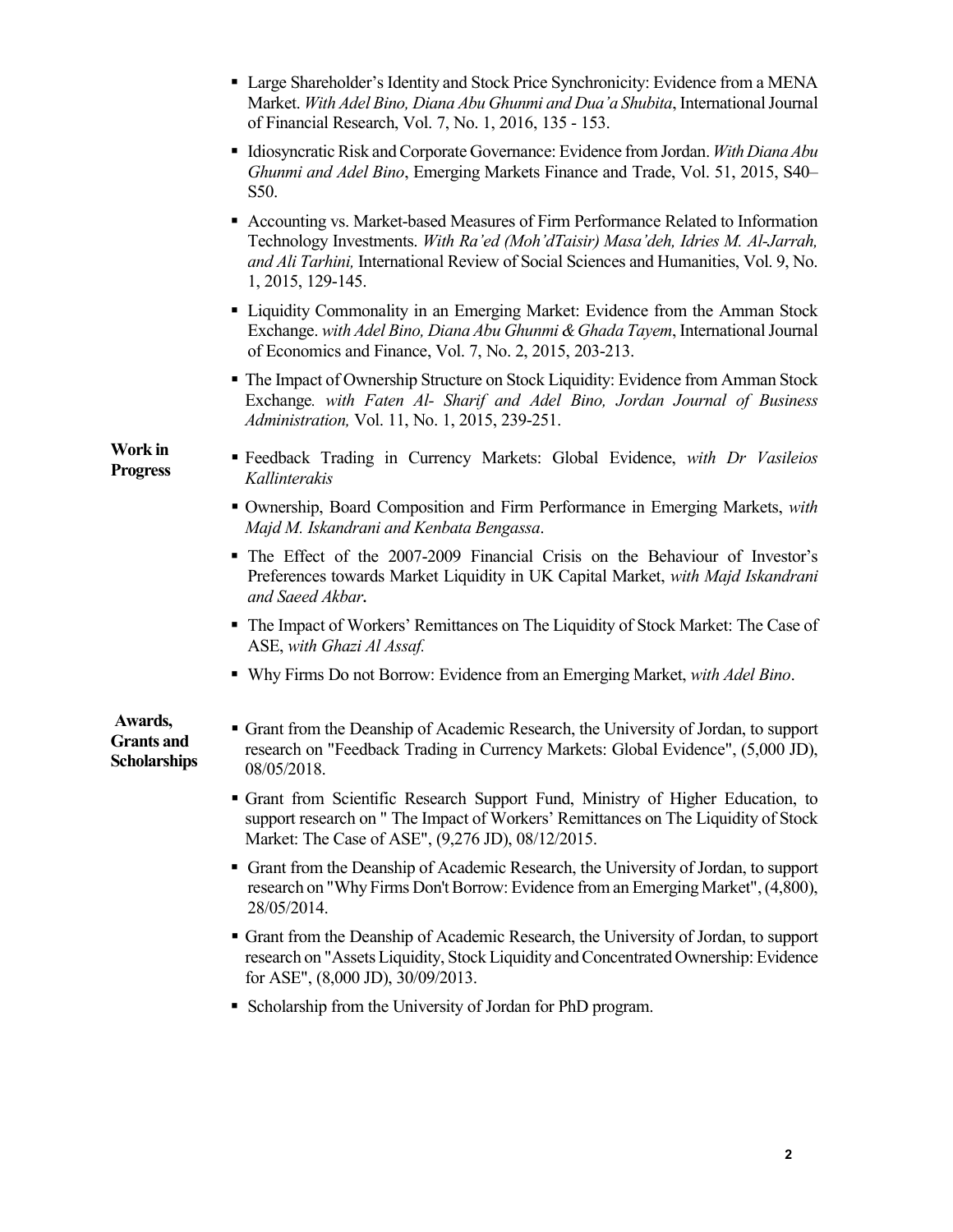#### **Professional Experience Full-time Academic and Adminsitrative Experience:**

- *Oct. 2016 – unitl now, Associate Professor of Finance, Department of Finance, School of Business, The University of Jordan, Amman - Jordan.*
- *Sept. 2012 – Aug. 2015, Chair of Finance Department, School of Business, The University of Jordan, Amman - Jordan.*
- *July. 19, 2010 – Oct. 2016, Assistant Professor of Finance, Department of Finance, School of Business, The University of Jordan, Amman - Jordan.*
- *Sept. 21, 2003 – Sept. 1, 2004, Research and Teaching Assistant, Department of Finance, School of Business, The University of Jordan, Amman - Jordan.*

**Part-time Academic and Adminsitrative Experience:**

- *Oct. 2017 – Aug. 2018, Part-time Lecturer, Graduate School of Business Administration, German Jordanian University, Amman – Jordan.*
- *July 4, 2003 – Aug. 31, 2003, Part-time Lecturer, Department of Finance, School of Business, The University of Jordan, Amman - Jordan.*

# **Other Professional Expereinces:**

- *May 9, 2003 – Aug. 31, 2003, Accountant and Assets Manager, Finance Department, Ministry of Justice, Amman - Jordan.*
- *July 4, 1998 – May 31, 2000, Training Department and Administrative Affairs Department, The Institute of Banking Studies, Amman - Jordan.*  **July 4, 1998 – Oct.3, 1999, Training, Studies and Research Department.** 
	- Design an interactive training courses, workshops, and seminars for the staff of the Jordanian Banking Sector and for other participants from different Arab Countries such as Libya, Iraq, Sudan, etc.
	- Carry out Training Needs Analysis (TNA) for potential and existing clients especially for the Jordanian Banking Sector.
	- Prepare budgets, anticipated expenses, and financial claims for training programs.
	- Liaise with internal operations to ensure the delivery of logistical arrangements to provide superior training experience for the participants.
	- Liaise and arrange with foreign training and consultation Institutes to deliver specialized and advanced seminars about key financial issues to the targeted participants from The Banking Sector in Jordan and in other Arab Countries.
	- Prepare the Institute's annual report and the annual training activities report.
	- Prepare and report the evaluations of both trainers and participants.
	- Conducting studies and researches on the Jordanian Banking and Financial Sector.

## **Oct. 4, 1999 – May 31, 2000, Administrative Affairs Department.**

- Following up working and administrative affairs of the Institute's employees.
- Managing the records and files of Institute's employees.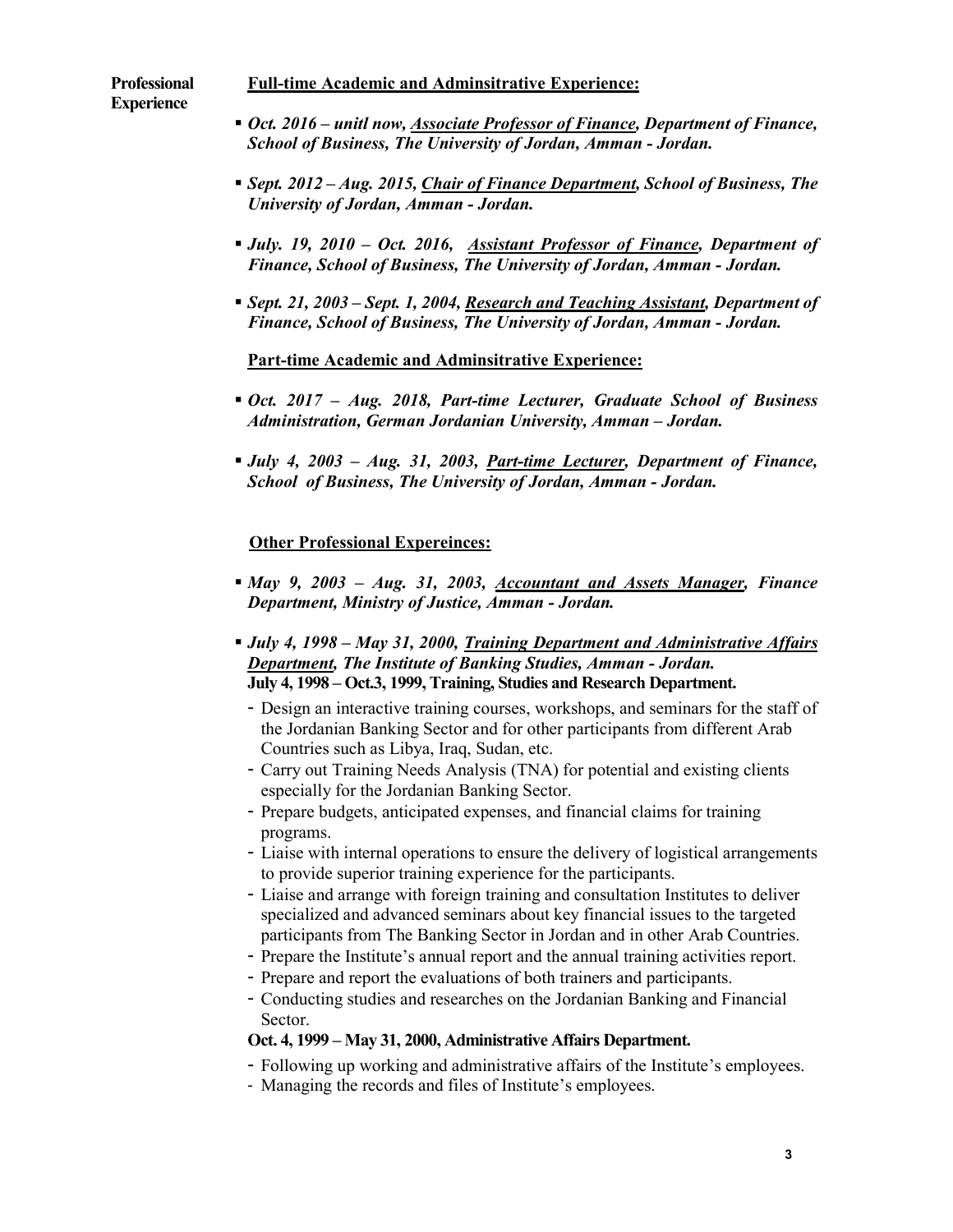| <b>Editorial</b>                     | <b>Editorial Duties</b>                                                                                                      |
|--------------------------------------|------------------------------------------------------------------------------------------------------------------------------|
| Duties,<br><b>Referee/Revie</b>      | - Editorial Board Member of The International Journal of Business Quantitative<br>Economics and Applied Management Research. |
| wer and<br>Scientific<br>Committees/ | - Editorial Board Member of Journal of Finance and Economics.<br>Referee/ Ad-hoc Reviewer                                    |
| Organizer                            | - North American Journal of Economics and Finance<br>- International Journal of Economics and Finance                        |
|                                      | - Jordan Journal of Business Administration                                                                                  |

- *Universal Journal of Accounting and Finance*
- *Academy of Accounting and Financial Studies Journal*
- *Asia-Pacific Management Accounting Association 2019, 15th Annual Conference, November 2nd – 5th, 2019, Doha Qatar.*

#### *Scientific Committees/Organizer*

- "The 3<sup>rd</sup> International Conference on Innovation Economy" 14-15, April, 2015, School of Business, The University of Jordan, Amman – Jordan.
- "The 2nd International Conference Business Dilemma: Green, Ethical, and Performance Requirements" 27-29 May, 2014, School of Business, The University of Jordan, Amman – Jordan.

#### *Track Chair*

- Track Chair in a Finance area for The American Society of Business and Behavioral Sciences (ASBBS) conferences.

#### **Conferences** *Attending*

- Arab Federation of Exchanges (AFE) Annual Conference, April 27 28, 2016, Amman, Jordan. Organized by The Arab Federation of Exchanges, in collaboration with the Amman Stock Exchange.
- The Exchange" Strengthening Financial Management Institutions Strengthening MENA, June 10-12, 2014, Abu Dhabi, UAE. Organized by The World Bank -The World Bank's Middle East and North Africa Financial Management Unit (MNAFM).
- "CFA Middle East Investment Conference Realising Our Potential: Investing for Sustainable Growth", April 9 – 10, 2014, Dead Sea, Amman - Jordan.
- 5<sup>th</sup> International Conference on Islamic Banking and Finance: Risk Management, Regulation and Supervision. Oct. 6-8, 2012, Central Bank of Jordan, Amman - Jordan.
- Modern International Economic and Financial Crisis From Islamic Economic Perspective, International Institute of Islamic Thought, Dec.  $1 - 2$ , 2010, Amman – Jordan.

#### *Session Chair*

- 1<sup>st</sup> International Conference on Understanding Global Business Environment: Its Economic, Financial, Accounting, Marketing and IT Dimensions – October 30 - 31, 2013, The University of Jordan, Amman – Jordan.

#### *Presentation*

- "The 2<sup>nd</sup> International Conference Business Dilemma: Green, Ethical, and Performance Requirements" 27-29 May, 2014, The University of Jordan, Amman – Jordan. Paper presented: "Ownership Structure and Stock Liquidity: Evidence from Amman Stock Exchange", with Faten Al- Sharif and Adel Bino.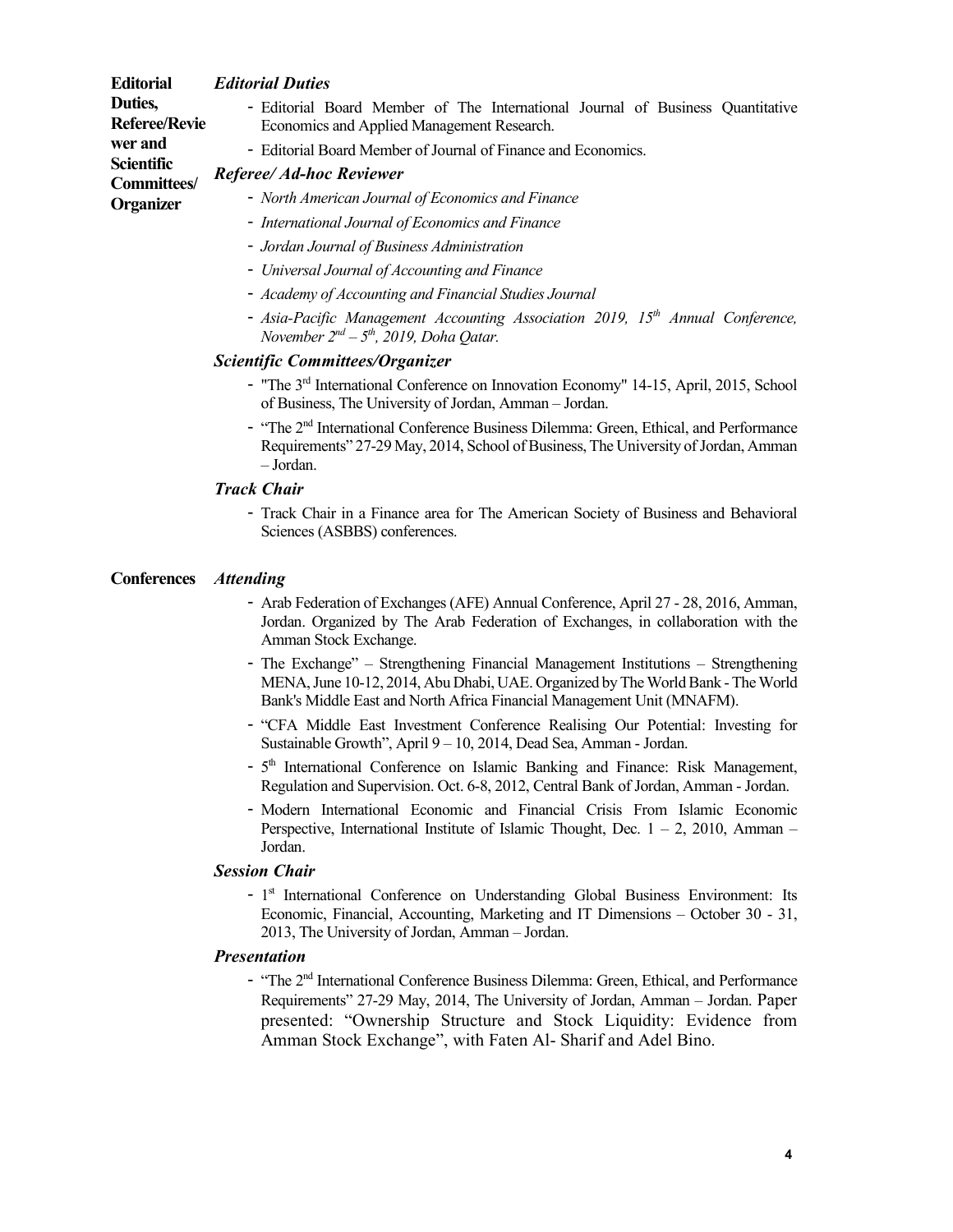|  | <b>Workshops</b> |
|--|------------------|
|--|------------------|

- **K** Lunching of Country Partnership Framework for the years 2017-2022 and Jordan Economic Monitor for spring 2016: The Challenge a Head, July 21<sup>st</sup>, 2016, World Bank Group in cooperation with Ministry of Planning & International Cooperation, Amman, Jordan
	- **Lunching of the report of Jordan Economic Monitor for autman 2015, December 21**st, 2015, World Bank Group in cooperation with Ministry of Planning & International Cooperation, Amman, Jordan
	- Attracting Foreign Investments to Jordan, Tuesday November  $17<sup>th</sup>$  2015, The Jordanian Club of Humboldt Fellows and the Friedrich Naumann Foundation for Liberty, Amman - Jordan.
	- Educational Reforms in Jordan What is Still Needed?, November  $30<sup>th</sup> 2014$ , The Jordanian Club of Humboldt Fellows and the Friedrich Naumann Foundation for Liberty, Amman - Jordan.
	- $\bullet$  4<sup>th</sup> IFSB Public Lecture on Financial Policy and Stability " Theme: 1975-2010: 35 Years of Growth – Why Islamic Financial Services Industry Remains Relatively Small". March 30, 2011, Amman - Jordan.

### **Theses** *Theses Supervision:*

### **Master Theses**

- Examining the Validity of the Capital Asset Pricing Model in Amman Stock Exchange.
- The effect of Ownership Concentration and Owners' Identity on Market Liquidity: Evidence from Amman Stock Exchange.
- The Impact of Ownership Structure on Firm's Risk Taking Behavior: An Empirical Study on the Non Financial Listed Companies in Amman Stock Exchange.
- Determinants of Liquidity Risk in the Banking Sector: Basel 3 Requirements.

### *Theses Examination: Served as a member in Examination Committees (Internal and External Examiner) for many other theses.*

### **Competitions** *Mentor and advisor for the Hult Prize at the University of Jordan for the academic year 2015/2016.*

#### *Participating in CFA Institute Research Challenge 2013/2014, 2014/2015, 2016/2017, 2017/2018 (Supervisor of The University of Jordan Team):*

- *At Local level (Winners for two times 2013/2014, 2014/2015)*: Competing with five Local Universities.
- *Representing Jordan at Regional Level, Italy April 1 - 2, 2014, Netherland April 1-2, 2015*: EMEA Regional Final; Competing with Different Universities from Europe, Middle East, and Africa regions.
- *At local level (Second place for two times 2016/2017, 2017/*2018, 2018/2019*)*.
- *Representing Jordan at MENA Regional Final in Dubai 2016/2017, 2017/2018 and in Jordan 2018/2019.*

| <b>Training</b>                      | Conducting training course on professional level at the Institute of Banking |
|--------------------------------------|------------------------------------------------------------------------------|
| <b>Services</b><br><b>Experience</b> | Studies - Amman, in                                                          |
|                                      | - "Advanced Excel Functions and Applications in Finance", June 10-14, 2012;  |

March 4 – 7, 2013; April 15 - 17, 2014.